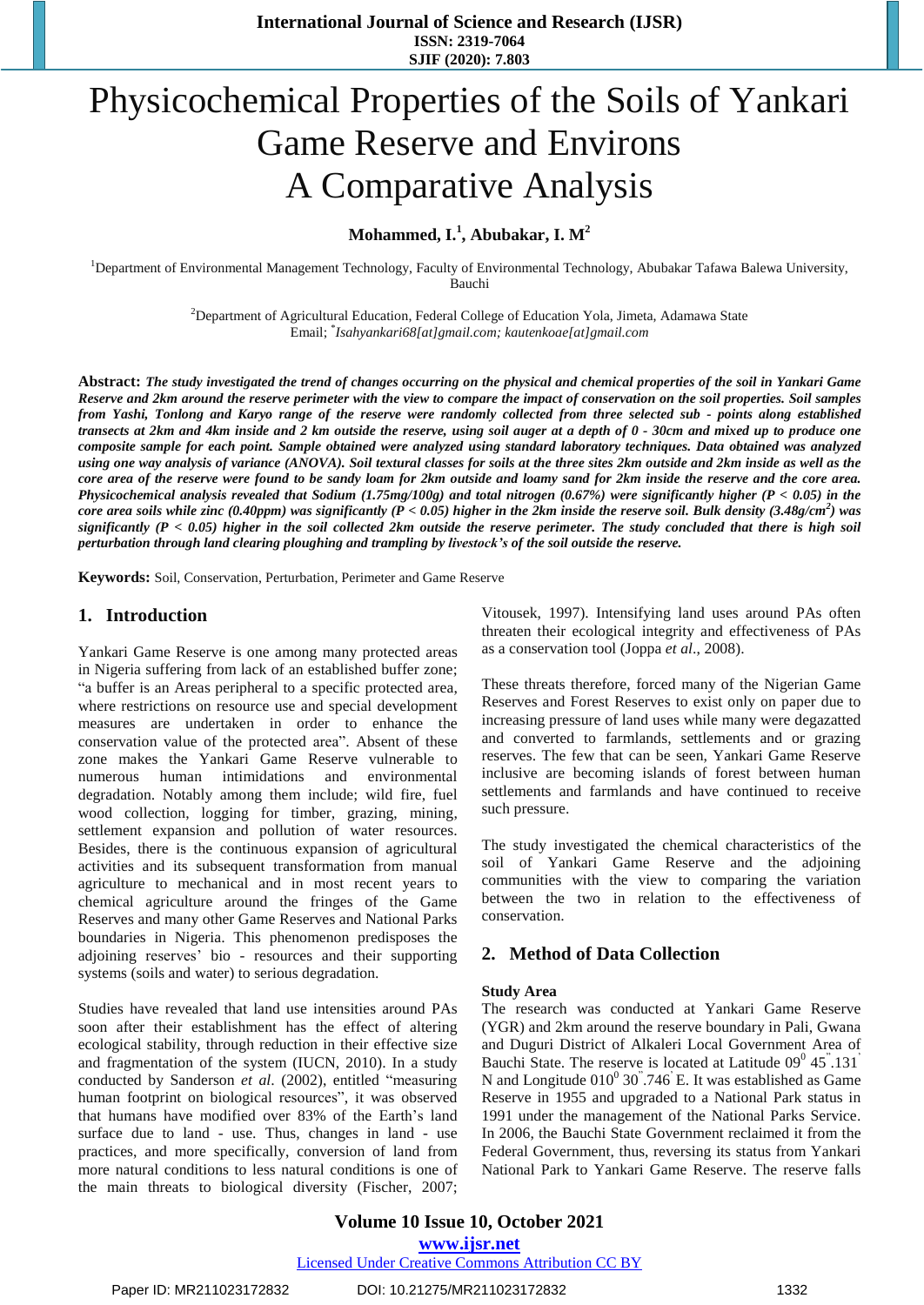entirely within Bauchi State and occupies a total land area of  $2, 244.10 \text{ km}^2$ .



**Figure 1:** Yankari Game Reserve and 2km Beyong Boundary

## **Soil Sampling**

The study area (YGR) was divided according to the three major administrative sectors (Ranges) of the reserve namely; Karyo, Yashi and Tunlong range. Soil samples from each range were randomly collected from three selected sub points along established transects at 2km and 4km inside the reserve and mixed up to produced one composite sampled. The same procedure was repeated simultaneously in 2km outside the reserve in each administrative range.

Three (3) Soil sub - samples were collected from randomly selected points along established transects at 2km and 4km inside the reserve and 2km outside the reserve using soil auger at a depth of 0 - 30cm. The three samples from each study point (2km, 4km inside and 2km outside the YGR) were air dried, and mixed up to produced one composite sample. The composite soil samples were packaged in polythene bags, labeled and taken to an accredited laboratory for analysis.

## **Soil physical analysis**

The three composite soil sample textural classes were determined using textural triangle methods, while bulk density was estimated using excavation method and water holding capacity of the soil sample was determined using gravimetric method described by Jaiswal, (2004)

#### **Soil chemical analysis**

pH; the soil pH was analyzed using potentiometric meter using glass electrode and pH meter. About 10g of air dried soil was put into clean beaker and 25ml of distilled water was added into the beaker and the suspension was stirred for 15 minutes and allowed to stand for 30 minutes. The two electrodes were inserted into the suspension and pH meter reading was recorded. The meter detects the potential difference between the two electrodes, which is directly proportional to the pH.

#### **Electrical conductivity**

The EC is the ability of the soil solution to carry electricity between two metal surface 1m apart, each with an area of 1m<sup>2</sup> . The EC of the soil sample was determined using KCL extraction method (Jaiswal, 2004).

#### **Organic carbon**

The soil organic carbon of the sample was analyzed using Walkley - Black method. In this method, 0.5g of the soil sample was sieved into 500ml conical flask.10ml of 1N KCO solution was added and shaken thoroughly to form a

### Licensed Under Creative Commons Attribution CC BY

Paper ID: MR211023172832 DOI: 10.21275/MR211023172832 1333 1333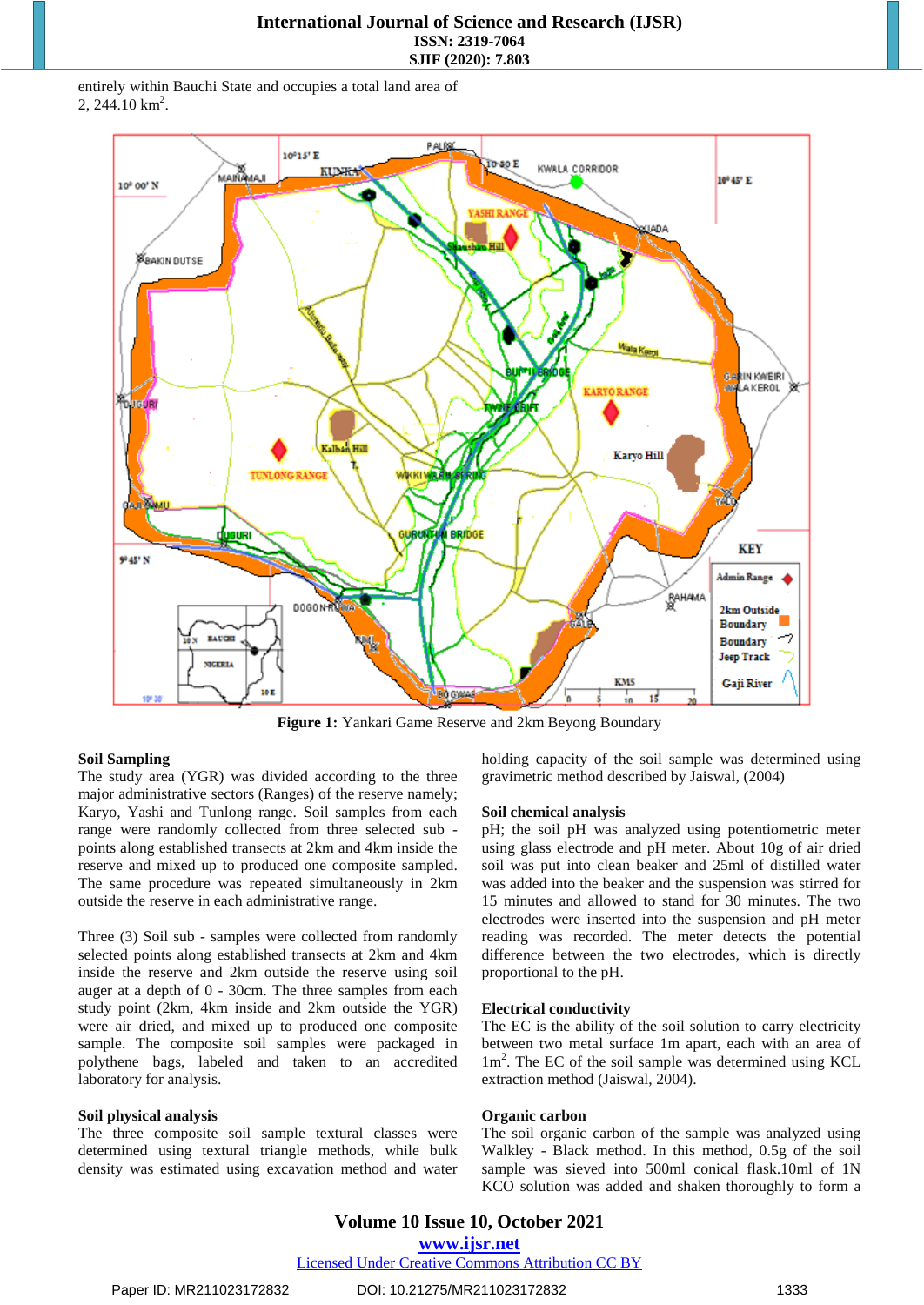mixture. The sample was kept in the flask undisturbed for 30 minutes.3g of NaF and 10ml of distilled water was added and thoroughly shaken.10 drops of diphenylamine indicator was added which turned the solution violet. The violet solution was titrated against 0.5N FAN solution until the colour changed from violet to bright green and the volume of the solution used was noted. Similar titration was carried with a soil solution (blank titration). The soil organic matter was therefore calculated using the following formula; - % of organic carbon in the soil = {  $(X - Y)$  /2 x 0.003 x 100}/S (Weiner, 2000).

Where:

 $S =$  Sample weight (g)

 $X =$  Volume of FAS used in blank (g)

 $Y =$  Volume of FAS used to oxidized SOC (g)

 $N =$  normality of FAS

## **Effective cation exchange capacity (ECEC)**

The ECEC was determined by summation of exchangeable bases and exchangeable acidity. (Jaiswal, 2004).

#### **Potassium**

The ammonium ethanoate leached out during the determination of CEC was used to determine exchangeable potassium by flame analysis, using flame photometer. (Jaiswal, 2004)

#### **Calcium**

Using the ammonium acetate leachate during the determination of CEC, exchangeable calcium was determined using atomic absorption spectrophotometer. (Jaiswal, 2004)

#### **Magnesium and Sodium**

Using the ammonium acetate leachate during the determination of CEC, magnesium and sodium was determined using atomic absorption spectrophotometer. (Jaiswal, 2004)

#### **Net nitrogen**

Total Nitrogen was determined by analyzing  $NO<sub>3</sub>$  N and NH<sup>4</sup> - N using micro - Kjeldehl digestion method. (Jaiswal, 2004)

#### **Available phosphorous**

The available phosphorous was determined colorimetrically using photoelectric colorimeter after developing molybdenum blue colour as described by Jaiswal, (2004).

## **Exchangeable acidity**

Exchangeable acidity was determined by extracting the  $H^+$ and  $Al^{3+}$  with potassium chloride (KCl) solution, the extract is titrated with NaOH and back titrated with HCL using phenpolpthelein as indicator (Jaiswal, 2004).

#### **Sulphate**

Sulphate was determined by extracting sulphur with potassium orthophosphate solution where the sulphate was obtained by turbid metric method (Weiner, 2000).

## **Heavy metals (Pb, Cd, Zn, Co, Ni, and Cu)**

The heavy metals of the soil sample were extracted with 2M nitric acid and determined by Atomic Absorption spectrophotometer (AAS) and flame photometer

### **Soil data analysis**

Data obtained was analyzed using one way analysis of variance (ANOVA).

The statistical model used was as follows; -

 $Y_{ii} = \mu + T_i + e_{ii}$ Where:

 $\mu$  = the overall mean of various elements in the study sites

 $Y_{ij}$  = the j<sup>th</sup> observation under the i<sup>th</sup> treatment of the factor

 $T_i$  = the effect of the i<sup>th</sup> treatment of the factor (soil element analysis)

 $e_{ij}$  = the random error associated with j<sup>th</sup> observation of treatment i. (Panneerselvam, 2008)

# **3. Results**

## **Changes in Soil Physical and Chemical Properties**

Table 1 shows some soil physical properties of Yankari Game Reserve and its environment. Soils are sondy loam in texture 2km outside the reserve, loamy sand outside and core area of the reserve. Low water holding capacity value of 0.07, 0.08 and 0.13% were recorded for 3km outside, 2km inside and the core area of the reserve respectively. Bulk densities of  $1.49$ g/cm<sup>3</sup> for 2km inside and outside and 1.49g/cm<sup>3</sup> for core area were recorded. Bulk density was significantly  $(p<0.05)$  higher in the core area of the reserve than in the 2km outside and 2km inside the reserve.

## **Some soil chemical properties of YGR and environment.**

Table 2 shows mean values of some soil chemical properties of Yankari Game Reserve and its environment. pH value recorded 6.33, 6.00 and 6.33 for 2km outside, 2km inside and core area of the reserve respectively. Electrical conductivity value of  $32.20$ ,  $27.20$  and  $46.33 \mu S$  were recorded for 3km outside, 2km inside and core area respectively. organic carbon and total nitrogen content value range from 5.7 to 17.3 and 2.30 to 6.70 for organic carbon and total nitrogen respectively with a highest of both total nitrogen and organic carbon recorded in the core of the reserve and the least outside the reserve. However, Total nitrogen was significantly higher  $(p<0.05)$  in the soil sample of the core area than 2km inside reserve and 2km outside reserve from the boundary. Available phosphorous content value of 30ppm and 28.50ppm each for outside and the core area were recorded. Total exchangeable bases (TEB); calcium, magnesium, sodium and potassium were highest (4.85TEB and least (1.75TEB) in the core area of the reserve and 2km outside the reserve respectively. Sodium was significantly higher  $(P< 0.05)$  in the core area than in the 2km inside and outside the reserve. Exchangeable acidity value of 0.56 and 0.33 were recorded for 2km outside the reserve and 2km inside and core area of the reserve respective.

Heavy metals; copper, cadmium, cobalt, lead and zinc content values ranged from 0.10 to 0.30 in all the areas sampled. CEC values of 2.93, 5.13 and 2.93cmol/kg were recorded for 2km outside, 2km inside and core area of the reserve respectively.

**Volume 10 Issue 10, October 2021**

**www.ijsr.net** Licensed Under Creative Commons Attribution CC BY

Paper ID: MR211023172832 DOI: 10.21275/MR211023172832 1334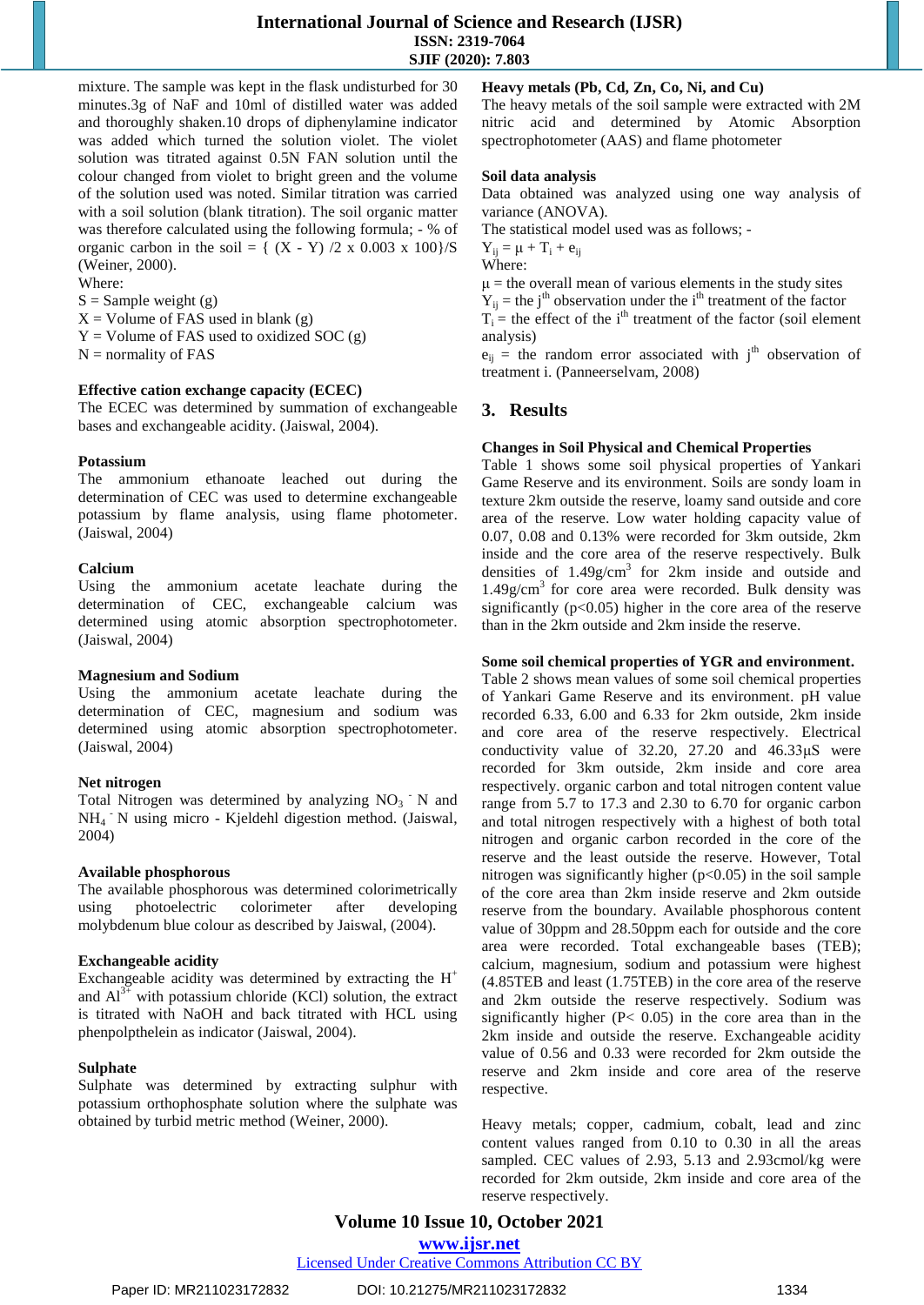| I OIN/ and its Environment |                                             |            |            |  |  |  |
|----------------------------|---------------------------------------------|------------|------------|--|--|--|
| Soil particle              | 2km outside YGR 2km inside YGR Core area of |            |            |  |  |  |
|                            | boundary                                    | boundary   | <b>YGR</b> |  |  |  |
| Sand $(\%)$                | 78.70                                       | 78.70      | 65.3       |  |  |  |
| Silt(%)                    | 8.67                                        | 10.00      | 18.73      |  |  |  |
| Clay(%)                    | 12.63                                       | 11.30      | 15.97      |  |  |  |
| Texture                    | Sandy loam                                  | Loamy sand | Loamy sand |  |  |  |
| Water Holding              | 0.07                                        | 0.08       | 0.13       |  |  |  |
| Capacity (%)               |                                             |            |            |  |  |  |
| <b>Bulk Density</b>        | 1.49                                        | 1.49       | 2.48       |  |  |  |
| $(g/cm^3)$                 |                                             |            |            |  |  |  |

**Table 1:** Soil Physical Properties of Yankari Game Reserve (YGR) and its Environment

Source: Field survey, 2014

**Table 2:** Some Soil Chemical Properties of Yankari Game Reserve and its Environment

|                                                       | 2km     | 2km     | Core    | Stde error |  |  |  |
|-------------------------------------------------------|---------|---------|---------|------------|--|--|--|
| Soil parameters                                       | outside | inside  | area of | of mean    |  |  |  |
|                                                       | reserve | reserve | reserve | (SEM)      |  |  |  |
| Ph                                                    | 6.33    | 6.00    | 6.37    | 0.13       |  |  |  |
| Electrical Conductivity $(\mu S)$                     | 32.20   | 27.20   | 46.33   | 11.55      |  |  |  |
| Organic carbon (g/kg)                                 | 5.7     | 7.7     | 17.3    | 0.27       |  |  |  |
| Total Nitrogen (g/kg)                                 | 2.30    | 2.70    | 6.70    | 0.87       |  |  |  |
| Available Phosphorus (ppm)                            | 30.00   | 28.50   | 28.50   | 5.57       |  |  |  |
| Calcium (cmol/kg)                                     | 0.87    | 0.68    | 2.26    | 0.37       |  |  |  |
| Magnesium (cmol/kg)                                   | 0.04    | 0.37    | 0.56    | 0.16       |  |  |  |
| Sodium (cmol/kg)                                      | 0.60    | 0.68    | 1.75    | 0.21       |  |  |  |
| TEB                                                   | 1.75    | 1.90    | 4.85    | NA         |  |  |  |
| Potassium (cmol/kg)                                   | 0.24    | 0.17    | 0.28    | 0.05       |  |  |  |
| <b>Exchangeable Acidity</b><br>$\text{(cmol/kg)}$     | 0.56    | 0.33    | 0.33    | 0.08       |  |  |  |
| <b>Cation Exchange Capacity</b><br>$\text{(cmol/kg)}$ | 2.93    | 5.13    | 2.93    | 0.53       |  |  |  |
| <b>Heavy Metals</b>                                   |         |         |         |            |  |  |  |
| COpper (ppm)                                          | 0.24    | 0.15    | 0.24    | 0.24       |  |  |  |
| Cadmium (ppm)                                         | 0.13    | 0.20    | 0.30    | 0.04       |  |  |  |
| Cobalt (ppm)                                          | 0.17    | 0.15    | 0.20    | 0.03       |  |  |  |
| Lead (ppm)                                            | 0.16    | 0.06    | 0.26    | 0.05       |  |  |  |
| Zinc (ppm)                                            | 0.04    | 0.40    | 0.10    | 0.12       |  |  |  |
| 0.011<br>$\sim$<br>Ţ.<br>11 <sub>0</sub>              |         |         |         |            |  |  |  |

Source: Field Survey, 2014

# **4. Discussion**

# **Soil physical characteristics of YGR**

The characterization of the soils into Loamy Soil (for soils inside the reserve) and of Sandy Loam (for soils outside the reserve) may not be unconnected with the formation of the soils, which had their origin from sandstone parent materials as reported by Green (1987). The protection of the soil inside the reserve against agricultural activities of any forms, incessant fire and trampling of all sort perhaps accounted for its loamy sand nature as against the Sandy Loam textural class of the soil outside the reserve significant difference (p<0.05) occurred in bulk density between site. Similar observation was made by Akosim (1997) in a study in Pandam Wildlife Park.

High soil bulk density is an indication of degradation through anthropogenic activities such as deforestation, ploughing and trampling. Findings from this study showed a relatively high level of bulk density in the core area of the reserve  $(2.48g/cm<sup>3</sup>)$ , which was found to be significantly (P < 0.05) high than those of 2km inside the reserve and 2km outside the reserve, with mean value of  $1.49$ g/cm<sup>3</sup> each. It is therefore, expected that the soil in 2km outside the reserve will be sandy, porous and deficient in both micro and macro - nutrients relative to the soils in the 2km inside the reserve and the core area. Mohammed (2011) reported that soils along river Delimi in Lame Bura Game Reserve was found to possess high bulk density than the adjoining riparian vegetation soil because of protection.

## **Some soil chemical characteristics of YGR**

Physico - chemical analysis carried out on soil samples of both inside and outside the reserve indicated the presence and variations in the parameters measured between soil samples of 2km outside the reserve, 2km inside the reserve and the core area of the reserve. However, significant difference ( $P < 0.05$ ) occurred only in sodium, zinc, net nitrogen between the sites.

Sodium (Na) is the most abundant of all the alkali elements in the soil, and constitutes 2.6% of the earth crust (Weiner, 2000). Findings indicated a significant ( $P < 0.05$ ) higher level of sodium in the soil samples of the core area of the reserve than in the soil samples of 2km inside and 2km outside the reserve. The high level of sodium in the core area of the reserve may not be unconnected with the high level of salt - lick deposits in the area. The high concentration of mineral licks in the core area may be the consequence of the topography of the reserve and its environs, in which the entire area of the reserve is like a basin resulting in the net flow of minerals from the outside the perimeter of the reserve to the core area. Green (1987) reported that the prevalence of salt lick in the central area of YGR is an attribute of high mineral accumulation along the Gaji river complex.

The implication is obvious, when examined in relation to the distribution of mammalian populations in the reserve. In view of the requirement of salt by mammals, it is expected that most mammalian populations will be attracted to the core area; where they may be found forming clusters around the salt - licks. Such sports serve as attractions to tourist and are usually used for wild animals censuses (Sutherland, 1999).

Chemical analysis of soil samples also indicated presence of zinc in the core area and in the 2km inside the reserve and 2km outside the reserve. The result further indicated that the zinc content of the soil of the 2km inside the reserve was significantly ( $P < 0.05$ ) higher than those of the core area of the reserve and 2km outside the reserve, while that of 2km outside the reserve been the less. The mean value (0.04ppm) recorded for zinc in the 2km outside the reserve is the least. This could be the result of high soil perturbation through land clearing and ploughing as well as trampling by livestock's, which resulted in the pulverization of the soil, because of its sandy nature and consequently leaching of the soil minerals, which also affected the available zinc in the soil. The low level of available zinc in the core area may not be unconnected with the incessant flooding in the area, which results in the leaching of available zinc.

The low level of available zinc in the soils of the core area and the 2km outside the reserve may likely result in low quality forage and crops in these areas. This is because the low levels of available zinc will impair electron transfer mechanisms and protein synthesis as reported by Vass

# **Volume 10 Issue 10, October 2021 www.ijsr.net**

Licensed Under Creative Commons Attribution CC BY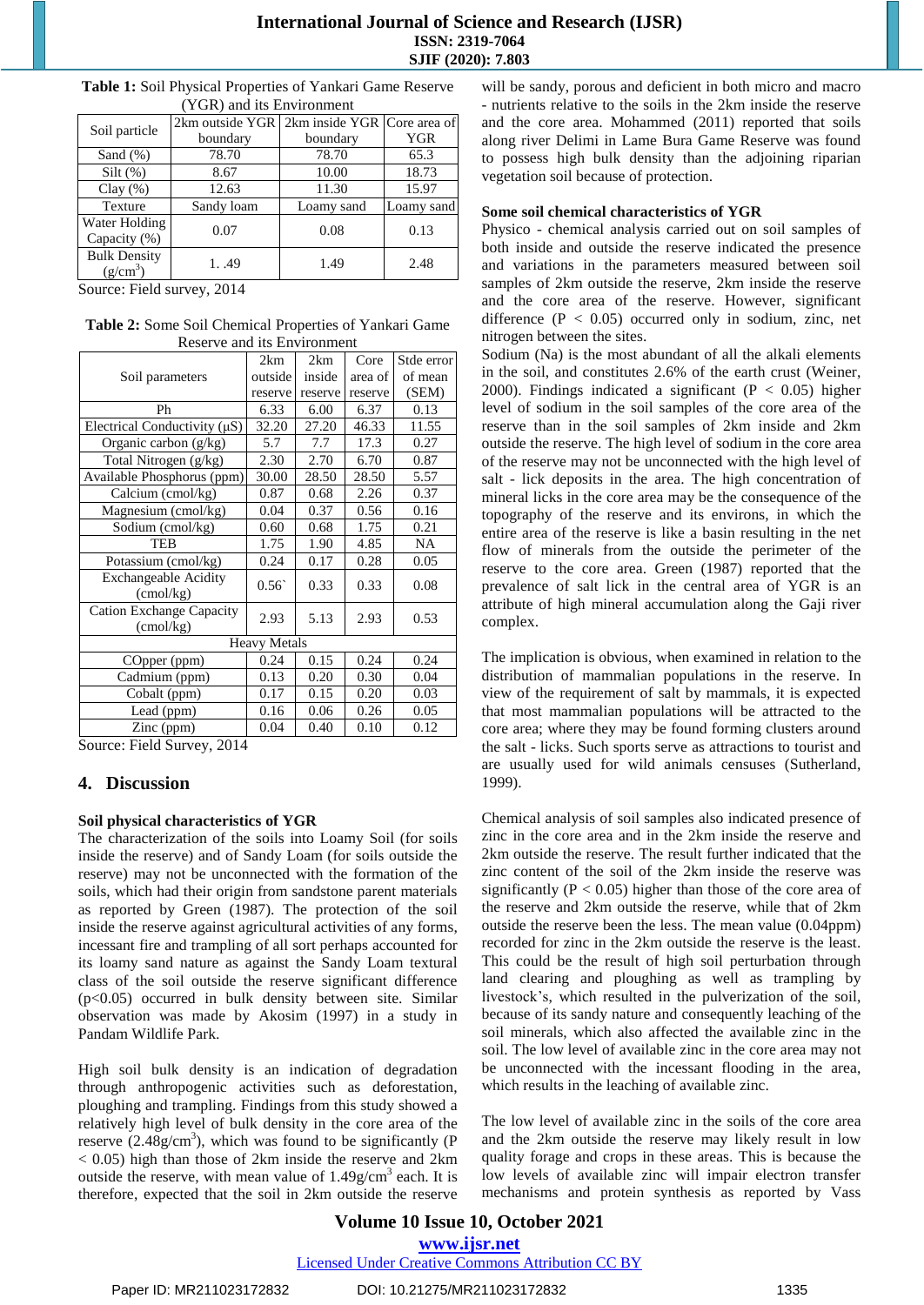(1998) in a separate study. For wild animal populations this could affect their protein intake and consequently productivity. However, the high mobility of mammals could make it possible for them to move into the perimeter area outside the reserve to feed, thus compensating for the protein deficiency of forage resources in the core area. This observation goes in consonance with Ibrahim (2005) Studies on Human Elephant Conflict outside the perimeter of the reserve (YGR) as a result of their migration for high quality forage material.

In this study the total nitrogen mean value obtained for soils of 2km outside the reserve, 2km inside the reserve and the core area were 2.30g/kg, 2.7g/kg and 6.70g/kg respectively. That of the core area was found to be significantly ( $P < 0.05$ ) higher than those of the 2km outside the reserve and 2km inside the reserve. The higher level of net nitrogen (2.30g/kg) outside the reserve may not be unconnected with the high utilization of organic fertilizer containing high level of nitrogen. The higher level of net nitrogen in the reserve (2.70g/kg for 2km inside the reserve and 6.70g/kg% in the core area) could be as a result of litter accumulation (dead plants and animals) resulting from protection against fire, farming and grazing. The high content of organic nitrogen in the litter is returned to the soil after the decomposition of the litter deposits. The implication of high net nitrogen content of the soil in the reserve is high protein content of the forage resource and high productivity of the wild animal populations. The observations are in line with the report of Akosim (1997) on a study in Pandam Wildlife Park who reported high nutritive forage material in the Park due to absolute protection and high litter accumulation.

Generally the results indicated steady decline in soil fertility from the core area of the reserve to areas outside the reserve (2km outside). pH, organic carbon and total nitrogen value indicated a negative shift from the core area to 2km outside the reserve. This shifts in soil fertility may not be unconnected to the protection of the reserve against anthropogenic factors which lead to the increased in soil fertility hence, the luxuriant vegetation cover inside the reserve compared to outside. This finding was rightly supported by the similar shift in the values of exchangeable bases from the core area of the reserve to the perimeter of the reserve and outside the reserve respectively. The consequence of anthropogenic activities outside the reserve boundary and the emergence of similar pressure toward the perimeter of the reserve from the support zones communities for livelihood sustenance over the years account for the loss of soil fertility outside the reserve and 2km inside the reserve from the boundary. The prevalence of heavy metal in the reserve soils sampled of copper, cadmium, cobolt, lead, and zinc. Although their quantities are very limited and do not constitute any health hazard to humans or wild animals, yet their presence could endanger the health and wellbeing of the wildlife species as well as the tourist after a long period of accumulation. However, occurrence of this heavy metal could be attributed to industrial activities taking place outside the game reserve boundary.

# **5. Conclusion**

The study concluded that there is high soil perturbation through land clearing and ploughing as well as trampling by livestock's, which resulted in the pulverization of the soil outside the reserve and vice - vasa in the protected area. However, the low level of available zinc in the soils of the core area and the 2km outside the reserve may likely result in low quality forage and crops in these areas there by compelling larger mammals of the reserve to migrate at certain period of the year to move into the perimeter area outside the reserve to feed, thus compensating for the protein deficiency of forage resources in the core area. In the same vein, the higher level of net nitrogen in the reserve could be as a result of litter accumulation (dead plants and animals) resulting from protection against fire, farming and grazing. the study further conclude that the prevalence of heavy metal in the reserve although not in large quantity in the soils sampled of copper, cadmium, cobolt, lead, and zinc could be attributed to industrial activities taking place outside the game reserve boundary.

# **6. Recommendation**

- 1) The traces of heavy metal recorded inside the reserve soils and support zone communities are within the threshold limit and therefore do not constitute any health hazard for now but should be monitor regularly to avoid lethal effect in both human and animals over a period of time.
- 2) The low level of available zinc in the soil of core area of the reserveis an indication of excessive flooding in the reserve due to high level of deforestation outside the perimeter of the reserve, there should be properly coordinated afforestation programme in the support zone communities back up by well - articulated agricultural programme that will in cooperate the concept of agroforestry.

# **References**

- [1] Akosim, C. (1997). Evaluation of Biodiversity Conservation and Management in Pandam Wildlife Park. Nigeria. Unpublished Ph. D Thesis, University of Ibadan, Ibadan. Njgeria.
- [2] Fischer, J., Lindenmayer, D. B. (2007) Landscape Modification and Habitat Fragmentation: A Synthesis. Global Ecology and Biogeography 16: 265–280. Retrieved June 15, 20013. URL: www.http/; 10.1111/j.1466 - 8238.2007.00287. x.
- [3] Green, A and Amance, S. A. (1987). Management Plan for Yankari Game Reserve Bauchi, Nigeria. WWF Tech Report 2.
- [4] Ibrahim, D. C. and Mohammed, I. (2005). Controlling Human - elephant Conflict in Alkaleri Local Government Area Bauchi, Nigeria. *International journal of Environmental issues* Vol.3 Nov.1 Pp 203 - 210.
- [5] International Union of Conservation of Nature (IUCN) (2010). "Red List of Threatened Species: Nigeria".

# **www.ijsr.net**

# Licensed Under Creative Commons Attribution CC BY